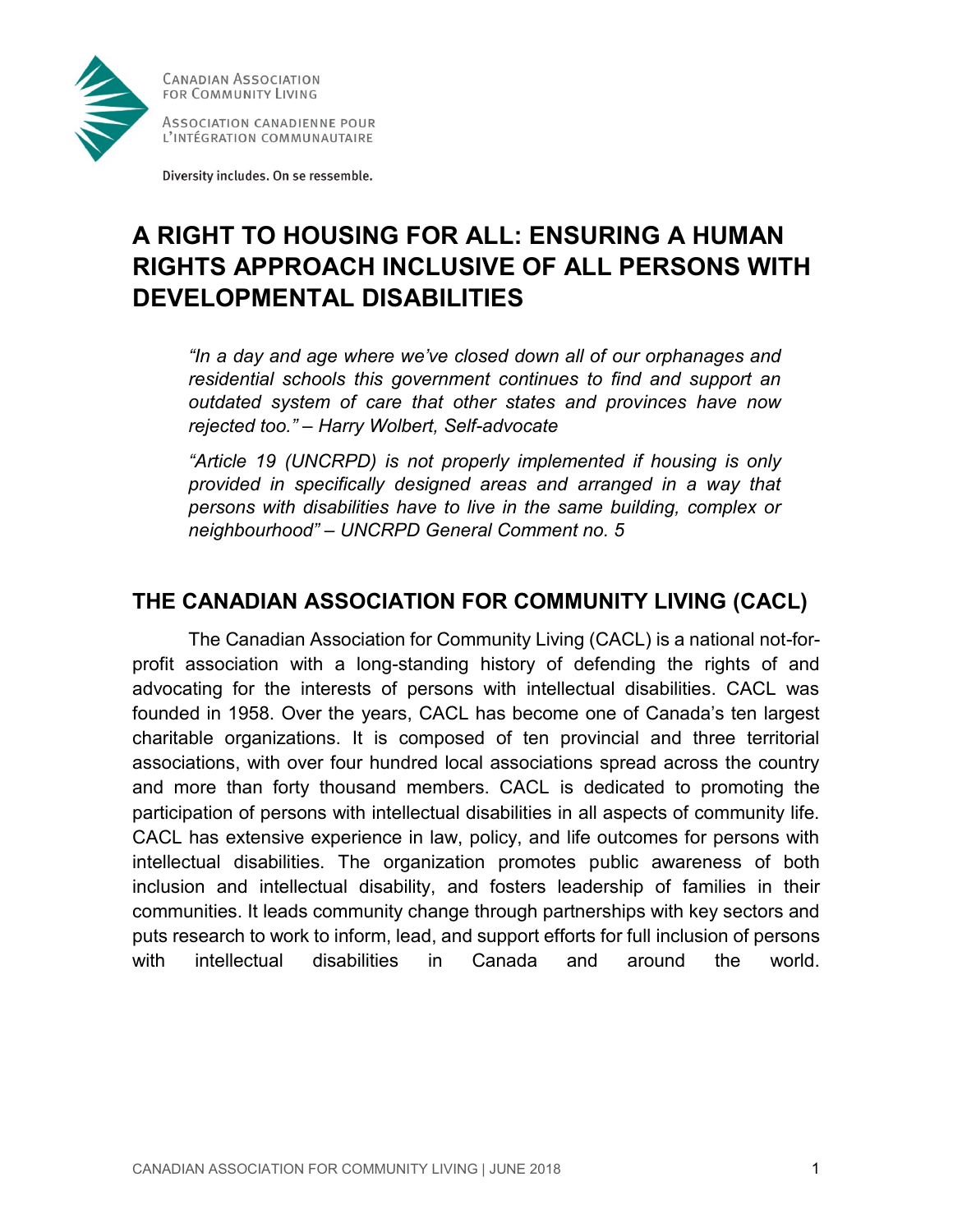

ASSOCIATION CANADIENNE POUR L'INTÉGRATION COMMUNAUTAIRE

Diversity includes. On se ressemble.

#### **INTRODUCTION**

Canadians who have a developmental disability and their families are often not able to enjoy the right to affordable housing and supports to live independently in the community. Their rights are recognized throughout international legal instruments and specific to the person with developmental disabilities under articles 19 and 28 of the UN Convention on the Rights of Persons with Disabilities (CRPD). While the Canadian Association for Community Living generally uses the term 'intellectual disability,' we use 'developmental disability' in this brief, as that is the term used in the National Housing Strategy released November 22<sup>nd</sup>, 2017.

There are over 500,000 adults with developmental disabilities in Canada. Most of these individuals live in poverty. Twice as many people with developmental disabilities need affordable and supportive housing compared to other Canadians meaning 100,000 Canadians with developmental disabilities need housing and more supports to end their exclusion and become included in their communities. Many are living at home with ageing parents, who do not have the income or community services needed for more independent options. Canada's legacy of institutionalization serves as a valuable reminder that while we can debate what inclusion means if you group a whole lot of people based on their disability they will always be seen as less than a part of the community.

## **EVIDENCE**

- The Canadian Association for Community Living estimates that between 100,000 and 120,000 adults with developmental Disabilities face housing and supports gap. Almost 25,000 Canadians with more significant developmental disabilities have core housing need.<sup>1</sup>
- Adults with developmental disabilities are over-represented among the estimated 35,000 homeless population in Canada on any given night.

 $\overline{\phantom{a}}$ <sup>1</sup> Alzheimer Society of Canada, ARCH Disability Law Centre, Canadian Association for Community Living, Canadian Mental Health Association, Toronto Branch, Council of Canadians with Disabilities, Institute for Research and Development on Inclusion and Society, Social Rights Advocacy Centre, and Wellesley Institute. *Housing Issues for People with Disabilities in Canada.* March 2017. Submitted to: The UN Committee on the Rights of Persons with Disabilities For its Review of Canada's initial report under the CRPD,

[http://www.cacl.ca/sites/default/files/Housing%20Issues%20for%20People%20with%20Disabilities](http://www.cacl.ca/sites/default/files/Housing%20Issues%20for%20People%20with%20Disabilities%20in%20Canada%20-%20Final%20-%20March%2014%2017.pdf) [%20in%20Canada%20-%20Final%20-%20March%2014%2017.pdf](http://www.cacl.ca/sites/default/files/Housing%20Issues%20for%20People%20with%20Disabilities%20in%20Canada%20-%20Final%20-%20March%2014%2017.pdf)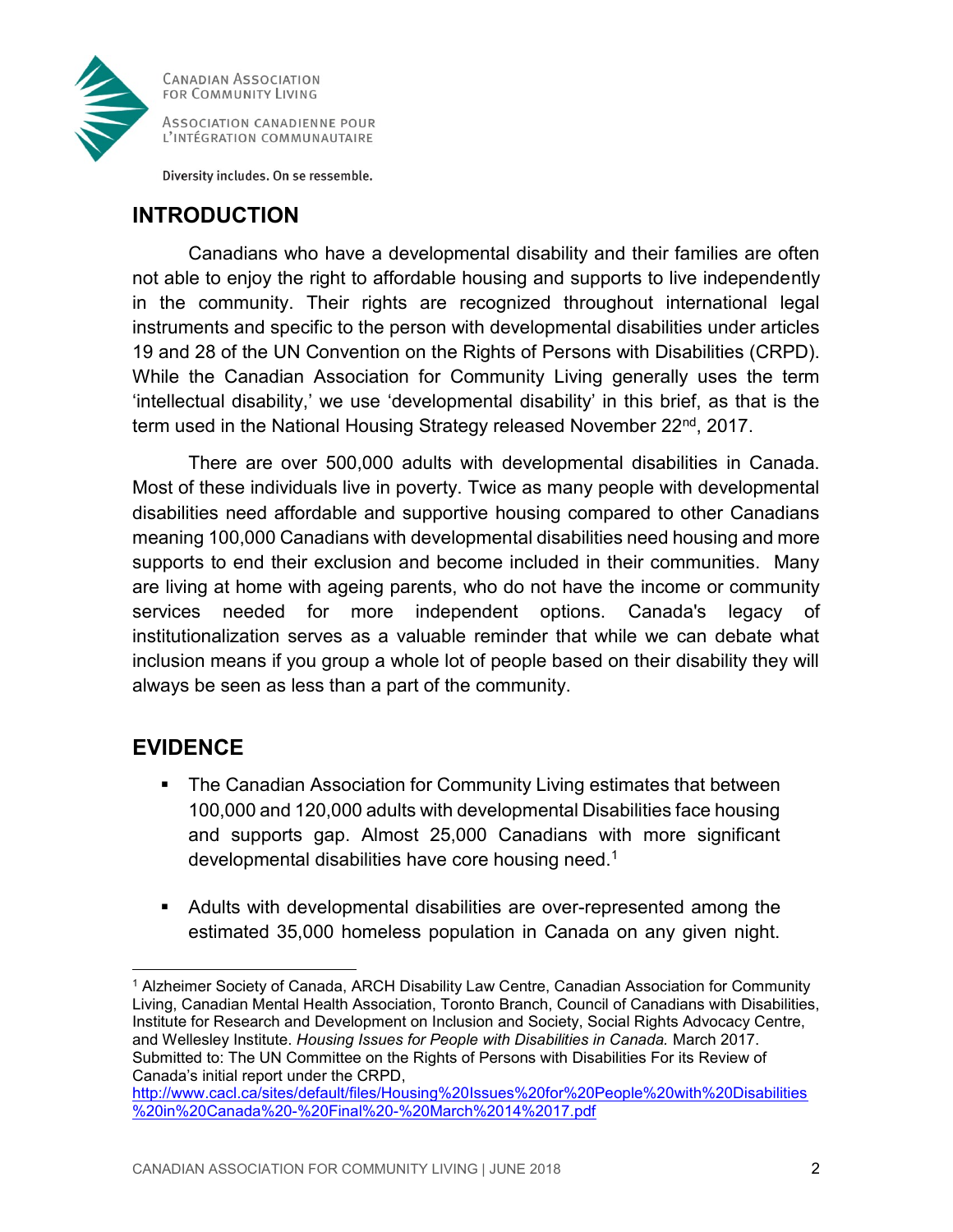

ASSOCIATION CANADIENNE POUR L'INTÉGRATION COMMUNAUTAIRE

Diversity includes. On se ressemble.

Available evidence points to a much higher likelihood of being homeless than in the general population, with a developmental disability a predisposing factor to homelessness and vulnerability for this group. 2

- 13,200 adults with developmental disabilities aged 30 and older live with their parents because they do not have the resources or community support to live in their own homes. Their families have unsustainable caring responsibilities, are draining life savings, and have 'Nowhere to Turn' – as a recent Ombudsman's report names the problem for the estimated 10,000 adults with developmental disabilities waiting for residential services in Ontario. For too many people with developmental disabilities, lack of access to housing and supports results in "institutionalization by default."<sup>3</sup>
- Almost 30,000 adults with developmental disabilities are residing in congregate residential facilities and group homes, based on their diagnostic label. Many want a home of their own but cannot achieve this because of the scarcity of affordable housing and staff support outside the residential facility. There appears to be a re-emergence of these congregate options.<sup>4</sup>
- An estimated 10,000 adults with developmental disabilities under the age of 65 are living in hospitals, nursing homes or long-term care facilities because they cannot get the personal supports and affordable housing  $\blacksquare$  they need. The set of  $\blacksquare$
- An estimated additional 60,000 Canadians with mild developmental disabilities have never been identified in surveys of Canadians with disabilities. Studies of people with developmental disabilities on a global level point to an estimated 1% to 3% of the population having mild to severe developmental disability, which equates to 0.3–1.0 million in

- 4 Ibid.
- 5 Ibid.

<sup>2</sup> Housing Issues for People with Disabilities in Canada, 4.

<sup>3</sup> Ibid.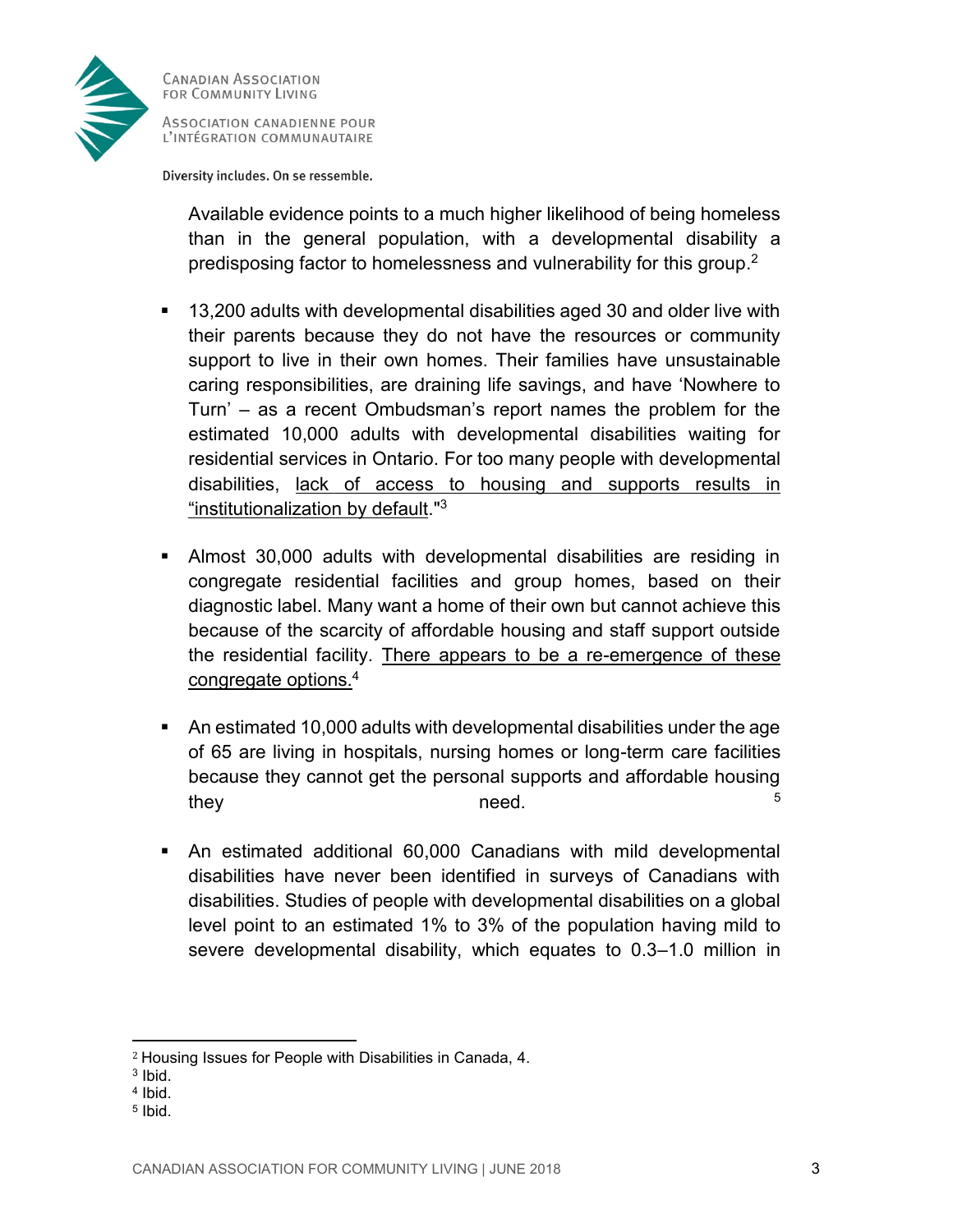

ASSOCIATION CANADIENNE POUR L'INTÉGRATION COMMUNAUTAIRE

Diversity includes. On se ressemble.

Canada. <sup>6</sup>

## **A RECOGNIZED RIGHT TO ADEQUATE HOUSING**

New legislation that will be put forward by the Government of Canada to promote a 'human rights-based' approach to housing in Canada should explicitly give recognition to the right to adequate housing for all. Ensuring Canada's major initiatives coming forth from the National Housing Strategy are not out of line with normative international laws, specific to persons who have a disability, which aligns with Canada's obligations as a signatory and ratifying country of the United Nations Conventions of the Rights of Persons with Disabilities. A right to adequate housing recognizes specific services and necessary infrastructure to ensure essential amenities such as safe drinking water and sources of energy. The legislation must acknowledge that housing must come with the availability of potable water, electricity, sanitation, sewage. To have a fully inclusive approach the Government of Canada needs to recognize that people who have developmental disabilities need additional supports to realize a right to housing.

The Office of the United Nations High Commissioner for Human Rights has outlined that adequate housing must provide more than four walls and a roof. For housing to be fair, it must, at a minimum meet the following criteria:<sup>7</sup>

**SECURITY OF TENURE:** housing is not adequate if its occupants do not have a degree of tenure security which guarantees legal protection against forced evictions, harassment, and other threats.<sup>8</sup>

**AVAILABILITY OF SERVICES, MATERIALS, FACILITIES, AND INFRASTRUCTURE:** housing is not adequate if its occupants do not have safe drinking water, adequate sanitation, energy for cooking, heating, lighting, food storage or refuse disposal.<sup>9</sup>

<sup>7</sup> UN Office of the High Commissioner for Human Rights (OHCHR), Fact Sheet No. 21, The Human Right to Adequate Housing, November 2009, Fact Sheet No. 21/Rev.1, available at: <http://www.refworld.org/docid/479477400.html> [accessed 12 May 2018]  $8$  Ibid, 3-4.

<sup>9</sup> Ibid.

 $\overline{\phantom{a}}$ 

<sup>6</sup> Housing Issues for People with Disabilities in Canada, 4.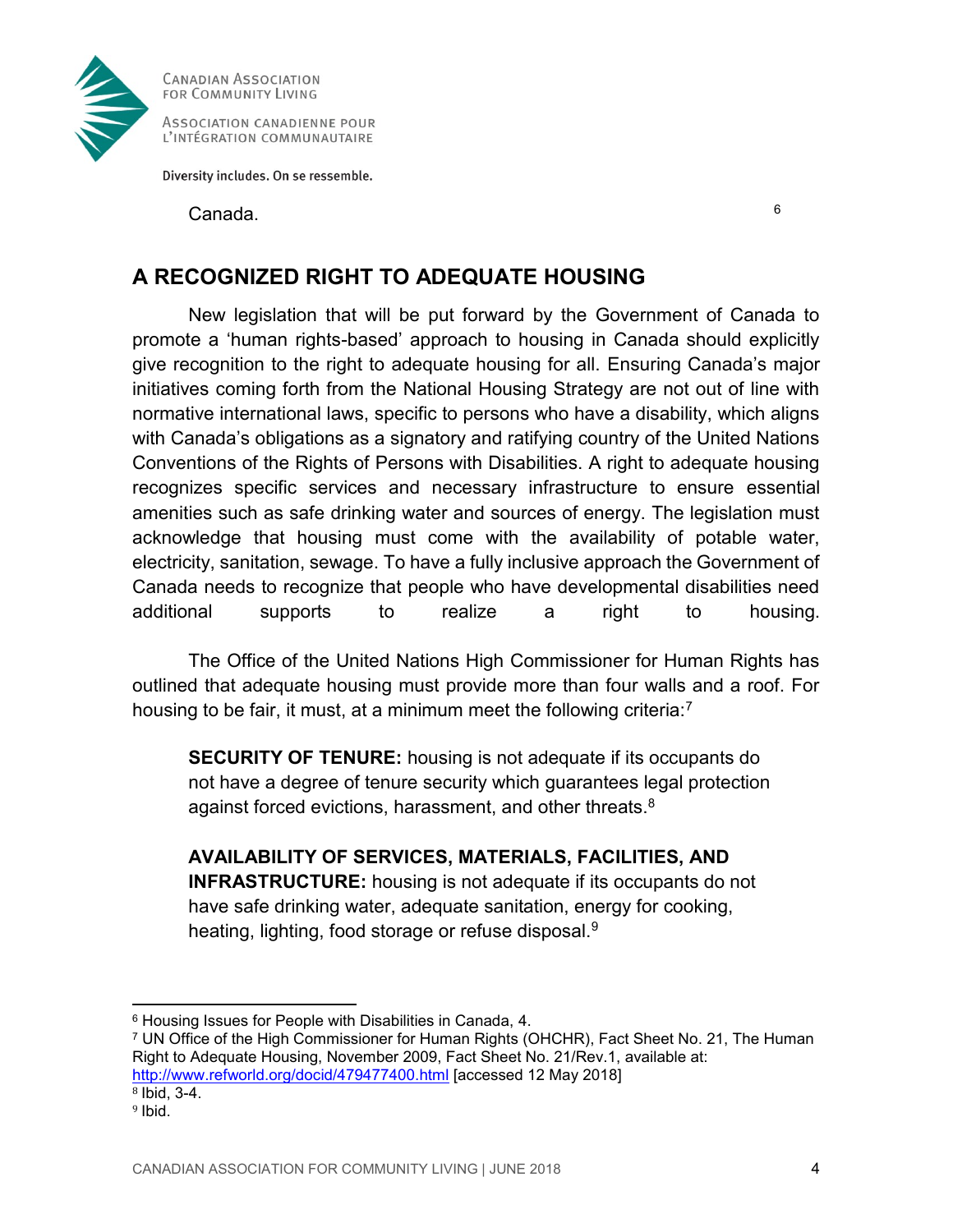

ASSOCIATION CANADIENNE POUR L'INTÉGRATION COMMUNAUTAIRE

Diversity includes. On se ressemble.

**AFFORDABILITY:** housing is not adequate if its cost threatens or compromises the occupants' enjoyment of other human rights.<sup>10</sup>

**HABITABILITY:** housing is not adequate if it does not guarantee physical safety or provide sufficient space, as well as protection against the cold, damp, heat, rain, wind, other threats to health and structural hazards.<sup>11</sup>

**ACCESSIBILITY:** housing is not adequate if the specific needs of disadvantaged and marginalized groups are not taken into account.<sup>12</sup>

**LOCATION:** housing is not adequate if it is cut off from employment opportunities, health-care services, schools, childcare centres and other social facilities, or if located in polluted or dangerous areas.<sup>13</sup>

**CULTURAL ADEQUACY:** housing is not adequate if it does not respect and take into account the expression of cultural identity.<sup>14</sup>

Canada's obligations under the United Nations Convention on the Rights of Persons with Disabilities (UNCRPD) should be incorporated as an indivisible dimension of a rights-based approach to housing in Canada that is fully inclusive of persons with developmental disabilities. The right to support and live in the community is inseparable from the right to housing. The proposed new housing framework should ground the recognition of the right to adequate housing in Canada's international commitments. Including, the UNCRPD, and the country's global commitments to the United Nations sustainable development goals, under which goal eleven on inclusive and sustainable cities focus on ensuring access for all to adequate, safe and affordable housing and basic services by 2030. 15

 $\overline{\phantom{a}}$ 

<sup>10</sup> Fact Sheet No. 21, *The Human Right to Adequate Housing,* 3-4.

 $11$  Ibid.

<sup>12</sup> Ibid.

 $13$  Ibid.

<sup>14</sup> Ibid.

<sup>15</sup> "Goal 11 Targets." UNDP, United Nations Development Programme, [www.undp.org/content/undp/en/home/sustainable-development-goals/goal-11-sustainable-cities](file:///C:/Users/kgoddard/Desktop/www.undp.org/content/undp/en/home/sustainable-development-goals/goal-11-sustainable-cities-and-communities/targets/)[and-communities/targets/](file:///C:/Users/kgoddard/Desktop/www.undp.org/content/undp/en/home/sustainable-development-goals/goal-11-sustainable-cities-and-communities/targets/)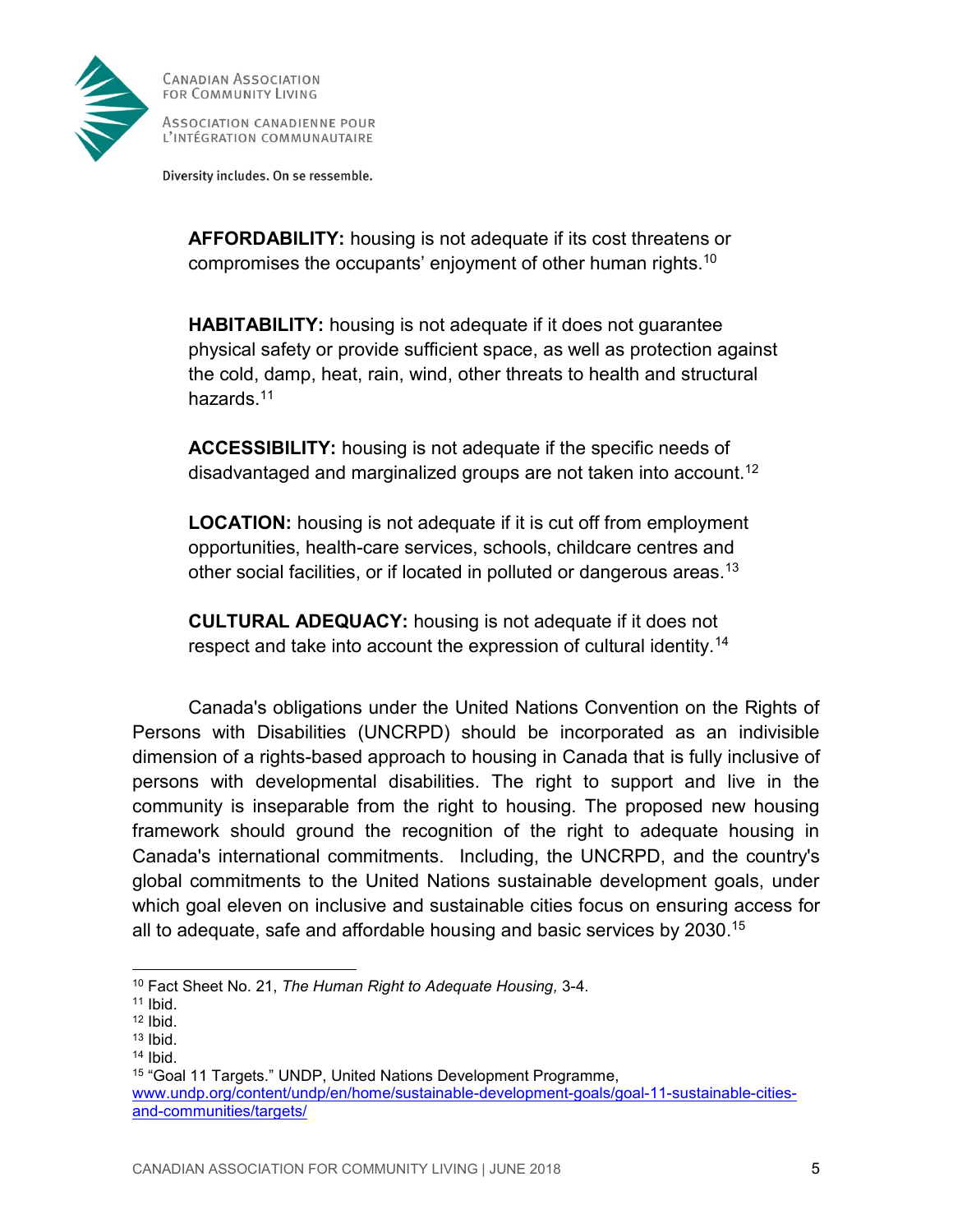

ASSOCIATION CANADIENNE POUR L'INTÉGRATION COMMUNAUTAIRE

Diversity includes. On se ressemble.

Delivering on these commitments will require that access to disability-related, and other personal supports be incorporated into a rights-based approach to housing. Personal assistance to live in and make a home in the community, and access to personal and support networks that ensure safety and community inclusion, are as essential for people with disabilities to live in the community as are a functioning electrical grid, heating sources or sanitation and sewage.

Furthermore, the right to adequate housing should include protections against discrimination on the basis of disability and other Charter-protected grounds, including protections against forced evictions.

Within the discussion paper on the national housing strategy is not clear on whether a rights-based approach recognizes a right to housing. We repeat the concerns outlined by Bruce Porter in his ideas paper on the housing strategy that government may be suggesting a distinction between a "rights-based" housing strategy and housing strategy based on the right to housing.<sup>16</sup> Porter posits that a "rights-based" strategy is an approach, which merely complies with existing legal obligations under the Canadian Charter of Rights and Freedoms and other human rights related instruments. However, a commitment to the realizing a right to housing holds all levels of government accountable to a higher, more progressive standard.

We urge that the government take that approach in its proposed legislation. In addition to physical accessibility, persons with developmental disabilities must also have a right to the support they need to access housing and live independently in the community. The costs of housing must incorporate recognition of disabilityrelated expenses. Again, echoing Porter, the right to adequate housing cannot be the only right protected within the framework. It must also address systemic patterns of discrimination on the grounds of race, gender disability, LGBTQ2S status, and the effects of colonialization and other disadvantages. <sup>17</sup> The right to housing must be understood through an equality lens and is interdependent with many other fundamental human rights.<sup>18</sup> Substantive equality and priority must infuse all aspect

<sup>&</sup>lt;sup>16</sup> Porter, B. (2018). Enhancing the Rights-Based Framework for Canada's National Housing Strategy: An Ideas Paper. [online] Socialrights.ca. Available at:

<http://www.socialrights.ca/publications.htm> [Accessed 7 May 2018]. Pg. 7. <sup>17</sup> Porter, *An Ideas Paper*, 7.

 $18$  Ibid.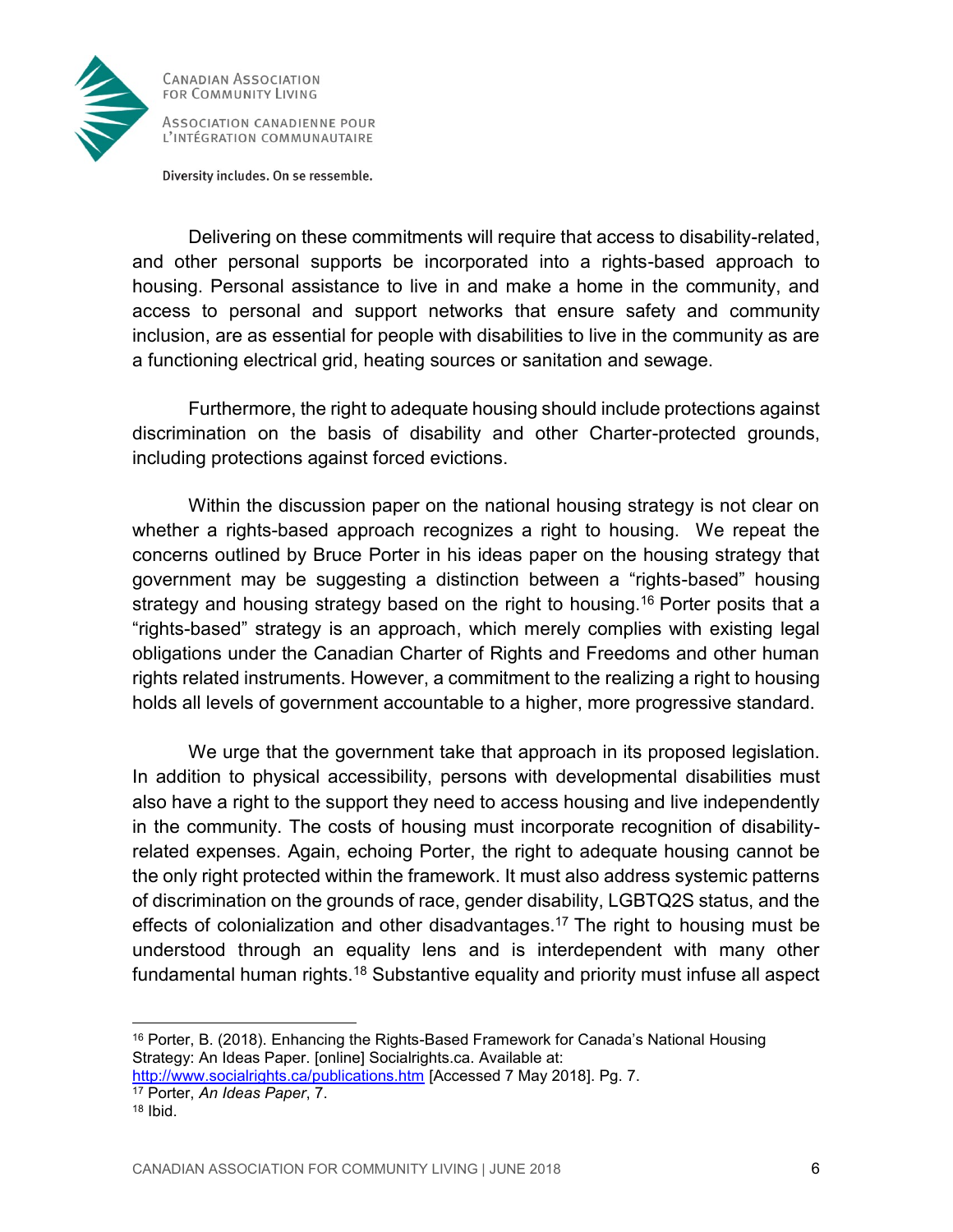

Diversity includes. On se ressemble.

of housing strategies. Due to the precarious housing that marginalized groups face the legislation should fully recognize a right to adequate housing.<sup>19</sup>

## **THE CORE PRINCIPLE OF INCLUSION**

The National Housing Strategy discussion paper outlines four core guiding principles – accountability, participation, non-discrimination, and inclusion. CACL fully supports the four principles of the framework. However, we also believe that the legislation should highlight features of a core principle of inclusion. Canada's history is steeped in the institutionalization of persons with developmental disabilities. It has become apparent that new forms of institutionalization for persons with developmental disabilities are emerging in congregate housing projects now coming on to the market and being proposed and approved for public investment. Grouping persons with developmental disability into a new wave of congregate housing options creates the image that persons with developmental disabilities are something other than valued members of the community. New and 'shovel-ready' developments promise modern state of the art facilities, with large separate rooms for residents, and recreational and other programming. However, these developments pose a significant threat to advancing the principle of inclusion.

Congregate housing is where disproportionate numbers of persons with disabilities are brought together to live in one location, facility, or campus for example. Its history is rooted in the social segregation of persons who have developmental disabilities, and it is manifesting itself again as increasing numbers are being placed in long-term care facilities and new purpose-built congregate housing is getting funded and developed. Unfortunately, congregate housing represents many of the same challenges that decades of segregation presented. People will not be seen and valued by congregating them. Adults with developmental disabilities need appropriate options to move their birth family homes or group residential services to more independent housing options in their communities. Studies have demonstrated that large concentrations of poverty in a single area can reduce the opportunities for low-income residents to improve their situation. The promotion of social mix may reduce this adverse effect, or, if viewed as a preventative measure, stop it from developing. Consequently, the presence of a

<sup>19</sup> Porter, 7.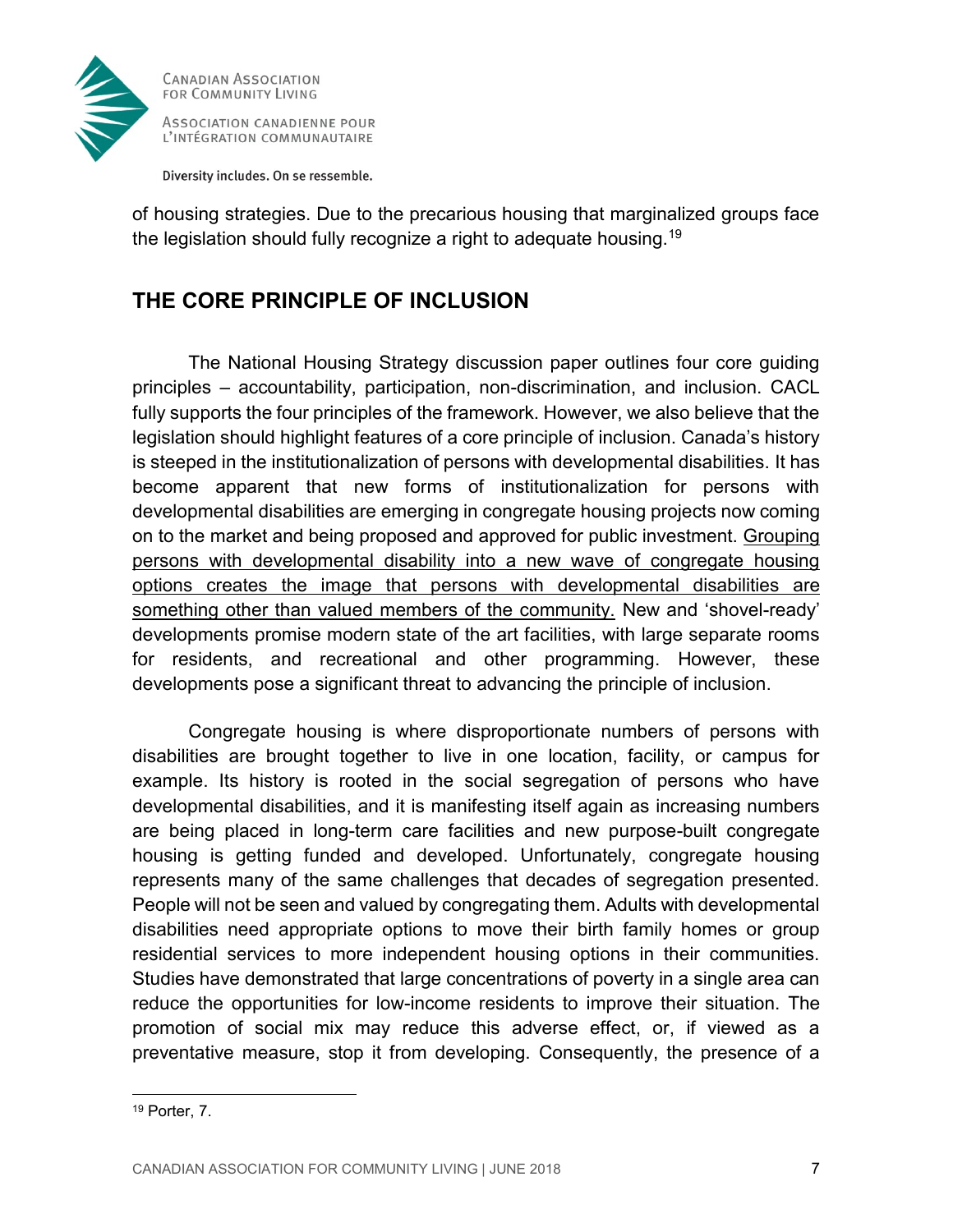

ASSOCIATION CANADIENNE POUR L'INTÉGRATION COMMUNAUTAIRE

Diversity includes. On se ressemble.

population that is socio-economically diverse helps to ensure a district's economic vitality as well as access to higher quality services.

CACL recommends that the Government of Canada commit to investing national housing funds only into housing developments that meet the test of inclusion. The principle of a social mix in a housing development should be a paramount guideline. While CACL is currently supporting research on the precise indicators for inclusive housing development, we would recommend a social mix benchmark for inclusive, affordable housing that is no higher than between 5-10% of units in multi-unit development preliminary. Also, there should be a requirement in all federal allocation to housing developments under the strategy including bilateral and multilateral agreements with provinces and territories that investments will not go into congregate housing options with people with developmental and other disabilities.

There are almost 30,000 adults who have a developmental disability residing in congregate residential facilities and group homes, on the basis of their diagnostic label. Many want a home of their own but cannot, because of a scarcity of affordable housing and staff support outside the residential facility. Alarmingly, after years of working toward deinstitutionalizing the country, there appears to be a re-emergence of congregate options. Many people who are managing to find housing and support are only able to access it in larger segregated settings. Sometimes these are newly created housing options; other times there is an increase in the number of people living in an existing location. This trend is in direct opposition to decades of effort to desegregate Canada's social housing markets.

Canada's international obligations are outlined openly in the United Nations General Comment 5 on article 19 of the convention, which provides clarification on what states obligations are concerning the principle of inclusion and housing:

*33. Accessibility of community facilities, goods, and services, as well as the exercise of the right to inclusive, accessible employment, education and healthcare, are essential conditions for the inclusion and participation of persons with disabilities in the community. Guidelines on the right to liberty and security of persons with disabilities. Various deinstitutionalization programmes have shown that the closure of*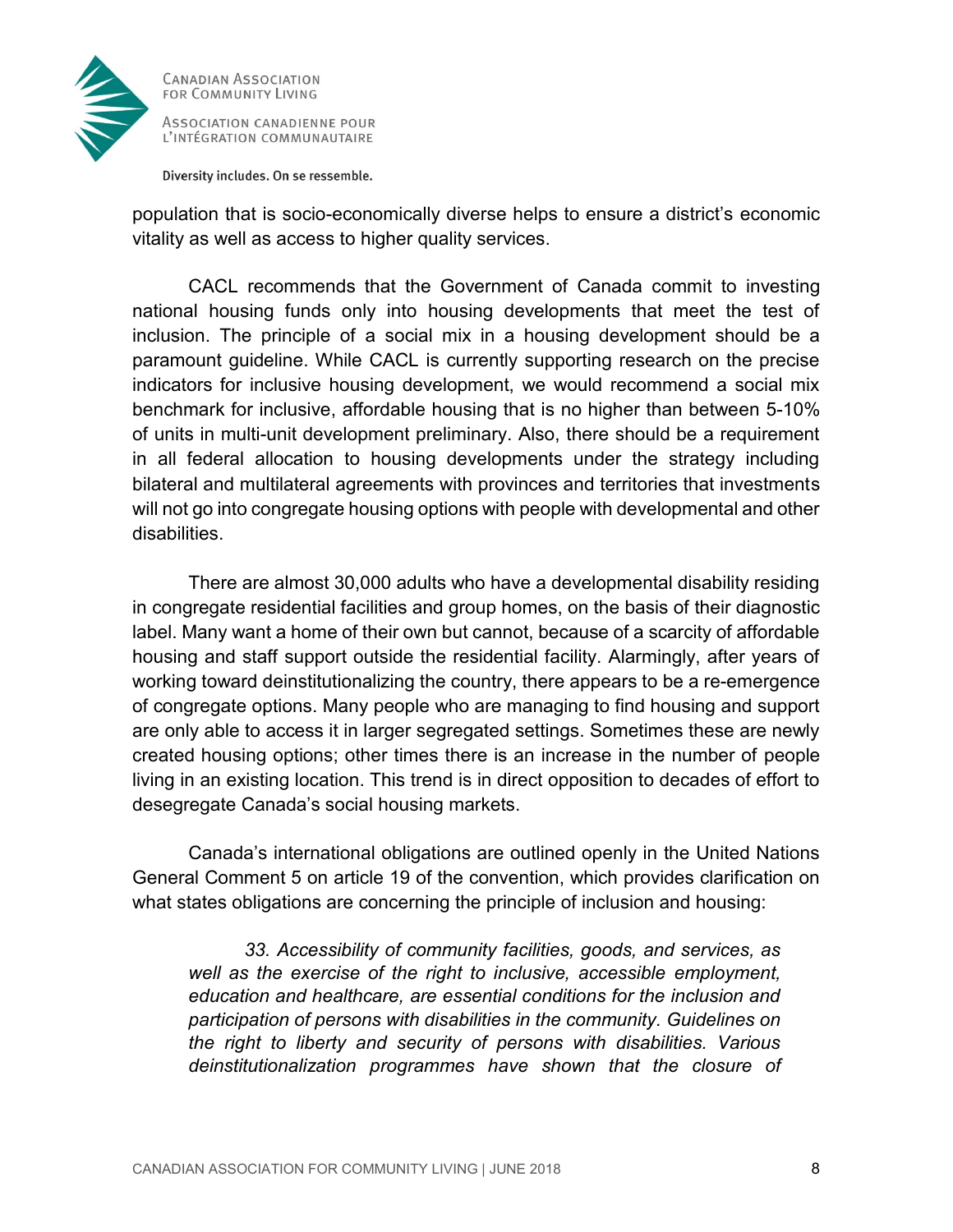

 $\overline{\phantom{a}}$ 

**CANADIAN ASSOCIATION** FOR COMMUNITY LIVING

ASSOCIATION CANADIENNE POUR L'INTÉGRATION COMMUNAUTAIRE

Diversity includes. On se ressemble.

*institutions, regardless of their size and the relocation of inhabitants in the community, in itself is not enough…*

*34. …article 19 covers access to safe and adequate housing, individual services and community facilities and services. Access to housing means having the option to live in the community on an equal basis with others. Article 19 is not implemented correctly if housing is only provided in specifically designed areas and arranged in a way that persons with disabilities have to live in the same building, complex or neighbourhood. Accessible housing giving accommodation to persons with disabilities, whether they live alone or as a part of a family, must be available in sufficient number, within all areas of the community, to provide the right of persons with disabilities to choose and the possibility to do so. To this end, barrier-free new residential.<sup>20</sup>*

We urge the development of the indicators to guide the requirements of articles 19 of the UNCRPD. Additionally, under this obligation under article 19 would require that the construction of multi-unit dwellings not have a disproportionate number of people with disabilities placed in them. Even in circumstances where people have their apartment in a multi-unit building, but the clear majority of units are dedicated to people with developmental disability, an isolating environment is created.

While we commend the presence of the core principle of inclusion as guiding principle, it is necessary to provide a caveat of the widespread misuse and history of the word inclusion. A genuinely inclusive society is one where people with developmental disabilities are fully included in their communities, and are *seen* to be included, have full access to needed health care and other public services and personal supports, and are safe from violence and abuse.

We encourage the Government of Canada to be diligent in discerning investments and to restrain from investing in shovel-ready projects that involve "congregated" enterprises designed to serve more significant numbers of individuals in single settings, beyond the 5-10% threshold we propose as a preliminary benchmark, awaiting the results of the research we now support. While the readiness

<sup>&</sup>lt;sup>20</sup> UN Committee on the Rights of Persons with Disabilities (CRPD), General comment No. 5 (2017), Article 19: Right to live independent living, 31 August 2017, CRPD/C/GC/5, available at: <http://www.ohchr.org/EN/HRBodies/CRPD/Pages/GC.aspx> [accessed 12 May 2018]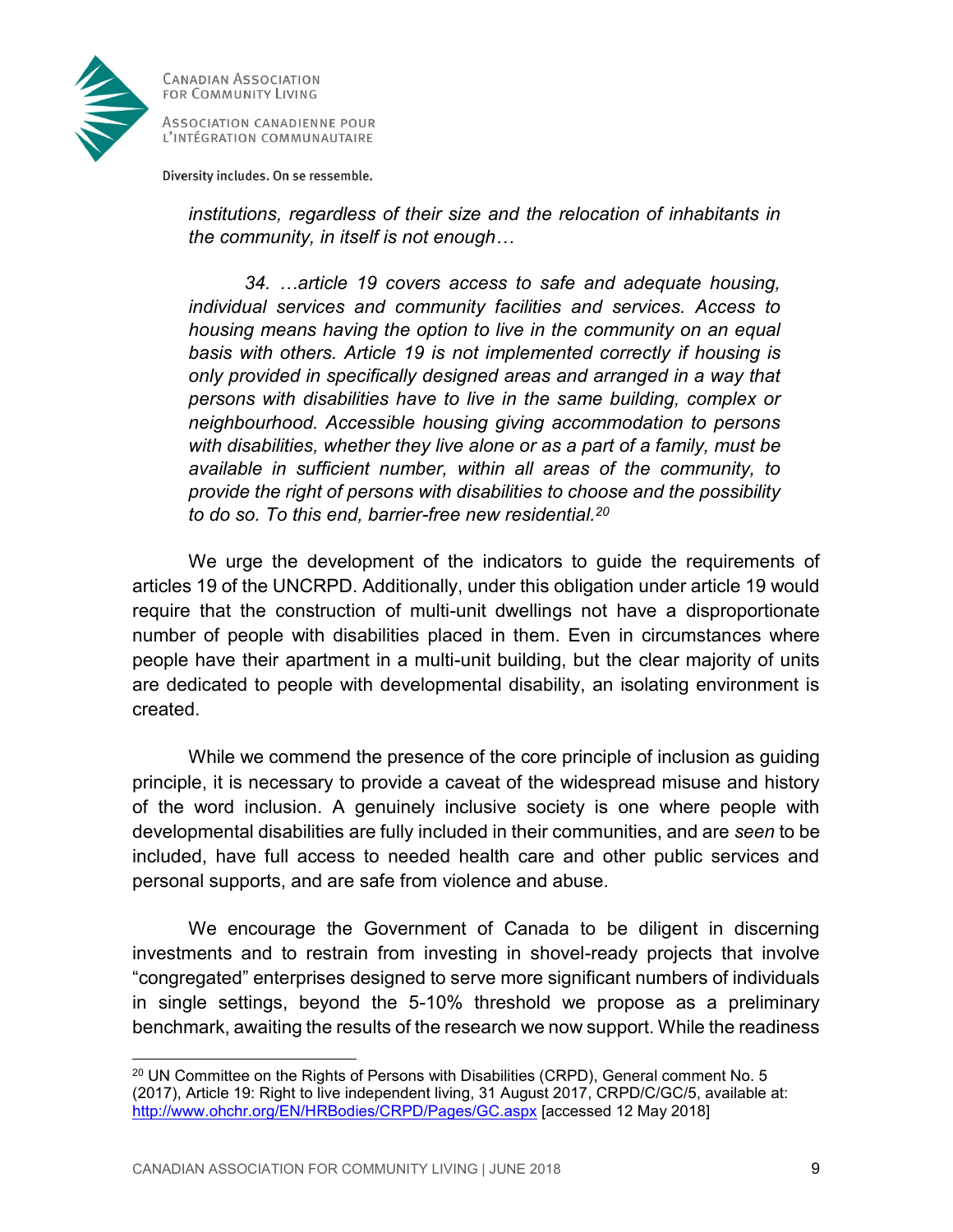

ASSOCIATION CANADIENNE POUR L'INTÉGRATION COMMUNAUTAIRE

Diversity includes. On se ressemble.

of these projects makes them attractive to officials, they would undoubtedly run the risk of repeating mistakes of the past.<sup>21</sup> They are also contrary to the historical progress of the disability movement in Canada, our international obligations, and the spirit of the core principle of inclusion. Based only on a diagnostic label, thousands of adults with developmental disabilities live together in 'group homes' receiving congregate services from a community agency.<sup>22</sup>

You cannot see people as equal if you can point to them and say that's where they've been grouped and live. When we invest in brick and mortar congregate housing projects, we are committing to the next half-century of institutionalization, which will be extremely difficult to undo. These efforts are housing solutions of the past. People with developmental disabilities and their families want housing choice and opportunity: affordability, supports at home, safety, dignity, and inclusion in their communities. Federal Investments should not be directed to congregate housing models.

#### **CONCLUDING DIRECTIONS**

The principle of core inclusion also means that any procedural mechanisms that are emerging from the framework of the national housing strategy be genuinely inclusive of persons with developmental disabilities. CACL recommends the development of a comprehensive set of indicators of inclusion to guide investments by federal and province territorial governments. These indicators should also set performance benchmarks for housing design, finance, and development. The creation of an independent monitoring system to assess and report on the impact of government measures on achieving CRPD Article 19 and 28 housing and support rights**<sup>23</sup>** CACL appreciates the investment in new machinery to monitor and report on the implementation of the NHS and the realization of the right to housing and urges that it be designed to fully respect and promote the principle of inclusion and incorporate the experience and perspectives of persons with developmental and other disabilities. For these purposes, we urge the following:

<sup>21</sup> "End the Wait: An Action Agenda to Address the Housing Crisis Confronting Ontario Adults with Developmental Disabilities." Developmental Services Ontario, Housing Study Group (Developmental Services Sector– Ministry of Community and Social Services Partnership Table), Sept. 2013, [http://www.dsontario.ca/files/www/Ending\\_the\\_Wait\\_final\\_sep6.pdf.](http://www.dsontario.ca/files/www/Ending_the_Wait_final_sep6.pdf)  $22$  Ibid.

l

 $23$  Ibid.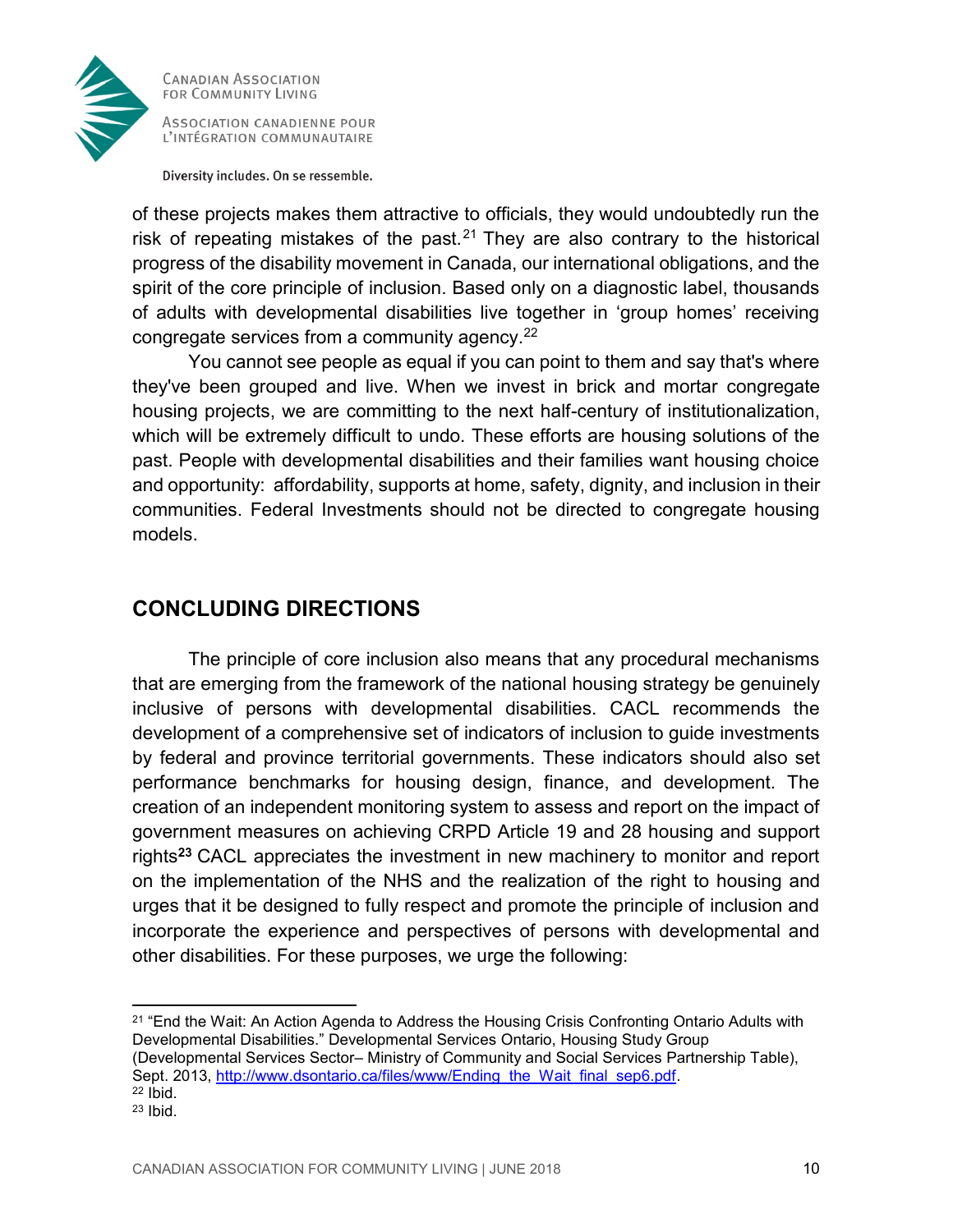

ASSOCIATION CANADIENNE POUR L'INTÉGRATION COMMUNAUTAIRE

Diversity includes. On se ressemble.

- Housing council have a representation of people with disabilities and their families;
- The office of the housing advocate be equipped with tools to undertake systemic inquiry and advocacy to address the disproportional and precarious housing that people with developmental and other disabilities face and in particular to monitor housing investments according to fulsome lends for inclusion as discussed above;
- The core principle of inclusion within the framework have clear indicators and metrics to guide all investments by federal and provincial-territorial governments.
- **EXECT** Lastly, participatory processes surround the national housing strategy ensure adequate representation of persons who have a developmental disability in any manifestation of a claim mechanism through the courts or otherwise.

We estimate that a growing proportion of those who find themselves homeless or in precarious housing situations in communities across Canada are people with developmental disabilities who are unable to access needed disability or personal supports or meet eligibility requirements for affordable housing. There exists a "lost generation" living in insecure situations rooming houses and shelters. We urge the Government of Canada to ensure this initiative gives attention to housing and support needs of tenants who have developmental disabilities even those who fall through the gaps of housing programs; and, that it provide funding for inclusive local initiatives that help address these systemic issues. We also recommend that a portion of the public engagement component of the strategy is dedicated to raising awareness for these forms of housing needs. Tenant initiatives should explicitly support and enable the voices of the most marginalized to share experiences and views.